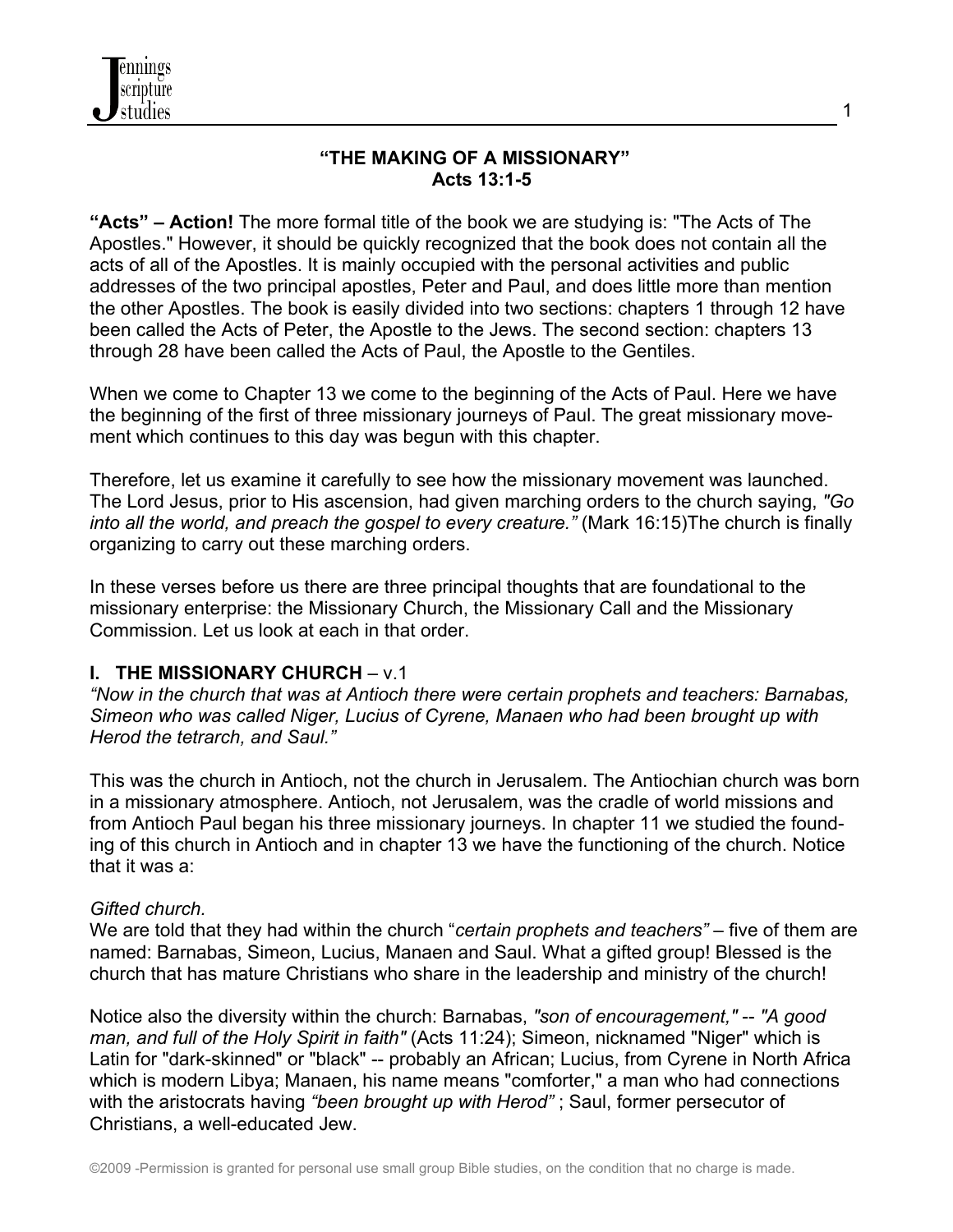### *God-focused church.*

It is said that "*they ministered to the Lord and fasted."* How did they "minister" to the Lord? That means that they were worshipping! Out of their worship came their work. We see this repeated throughout the Bible. Two examples will suffice: Moses bowed at the burning bush in worship and God said, *"Come now, therefore, and I will send you to Pharaoh that you may bring My people, the children of Israel, out of Egypt."* (Exodus 3:10) Isaiah was worshipping and God said, *"Whom shall I send, and who will go for Us?" Then I said, "Here am I! Send me." And He said, "Go…."* (Isa. 6:8, 9) If we do not love God enough to worship Him, we will not love Him enough to work and witness for Him.

# *Generous church.*

*"they sent them away."* The gifted church was a generous church in that they gave two of their best members to the new missionary enterprise. I am going to say something here that may offend some church leaders, but that is not my intention. My intention is to clear up a misconception that I have seen throughout my over 50 years of ministry and that is: there is a prevailing attitude in many churches and among even some church leaders that, missionaries are second-class servants.

That is, if one cannot climb the ladder of servanthood success here in the USA, he/she can, as a last resort, be a missionary. I have first-hand knowledge of what I just said. I have served in the pastorate, on Mission Agency Boards, on Christian College Boards, as a Mission Agency Executive and as President of two seminaries and a Christian university.

I repeat, with a burdened soul, the average church is stingy when it comes to giving their most gifted servants to the world-wide missions program! The church body usually follows the church leadership in many churches and the thinking is as follows: "We want to keep so-andso here in our church to help stimulate growth, contribute to the finances and help build a great work." This is selfishness multiplied, magnified!

The church that is not a missions-minded church to the extent that it is actively cultivating and encouraging its members to be willing to go cross-culture in ministry is falling far short of the New Testament model. Giving money is necessary to fund the mission's enterprise, but that does not take the place of giving members. A church that is not partners in the Great Commission is participating in the great omission! The church is a mission agency and if it fails in that respect, it will soon be a missing agency!

# **II. THE MISSIONARY CALL.** – V.2

*"As they ministered to the Lord and fasted, the Holy Spirit said, "Now separate to Me Barnabas and Saul for the work to which I have called them."* 

Notice the words, *"while they ministered to the Lord"* or *"as they served the Lord"* -- that is while they were worshipping the Lord and fasting. Fasting is denying oneself food for the purpose of giving ourselves to seeking God in prayer.

Notice that the initial call to service did not occur in verse two. We read, *"I have called them."* That statement indicates that they had already been called sometime in the past. When, we do not know. God had been dealing with those two, Paul and Barnabas, individually no doubt.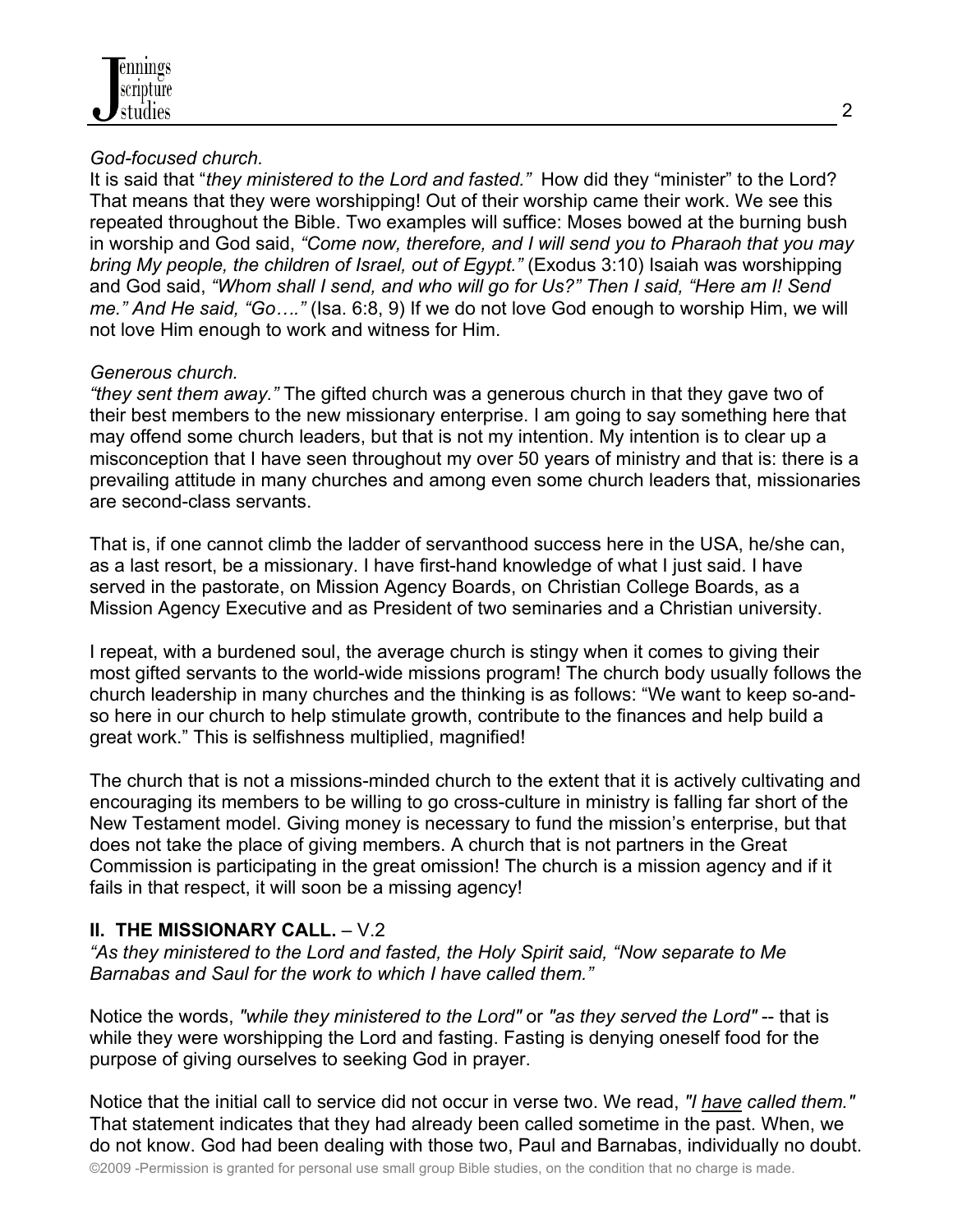Let us look at Jeremiah in the Old Testament for another example of one whom God called. One time God said, "Twenty years from now I need a young man to be my chief prophet to Israel and to the nations -- I will give a baby boy to the wife of a priest in Anathoth, near Jerusalem. This little boy will grow up to be my prophet."

You ask, "Did God say that?" Yes, not in our language, but when Jeremiah, as a young man, was called to God's work, God said to him, *"Before I formed you in the womb I knew you; before you were born I sanctified you; I ordained you a prophet to the nations."* (Jer. 1:5)

Did Jeremiah's mother know this when he was born? Did his father know? Probably no one knew until the Lord was ready to call Jeremiah to his work and when God was ready for the boy, the boy was ready for God. Then came the call.

Like Jeremiah, Saul of Tarsus was chosen by God from infancy. Galatians 1:15 reads, *"God had chosen me from the day of my birth."* That day when he was going to Damascus to fight against Christ, but instead saw Christ - that was the day that Paul heard God's call.

To Ananias, God said "*He is a chosen vessel unto me to bear my name before the Gentiles, and king's and the children of Israel."* (Acts 9:15) God knew what He wanted Paul to be from the day of his birth. And so it is with us.

You ask, "Does God have work for me to do?" Certainly! Else, why were you born and why were you born the second time? John 15:16 reads, *"You have not chosen me but I have chosen you and ordained you...."* Do you know to what work you have been ordained by God?

There is a difference between the call to a ministry and the assignment to a place of ministry - - a difference between vocation and location; between appointment and assignment:

#### *\*The appointment -- or vocation.*

When God appoints He gives the gifts that confirm the appointment. *"The gifts and callings of God are without repentance."* (Romans 11:29) That is, God does not change his mind about His plan for our lives! The giftedness does not change.

#### *\*The assignment -- or location.*

The places where the giftedness is exercised may vary as the following verses indicate: *"So, being sent out by the Holy Spirit, they went down to Seleucia, and from there they sailed to Cyprus."* (v.4)

*"And when they arrived in Salamis, they preached the word of God.*" (v.5)

*"Now when they had gone through the island to Paphos…."* (v.6)

*"Now when Paul and his party set sail from Paphos, they came to Perga in Pamphylia…."*  (v.13)

©2009 -Permission is granted for personal use small group Bible studies, on the condition that no charge is made. *"But when they departed from Perga, they came to Antioch in Pisidia…."* (v.14)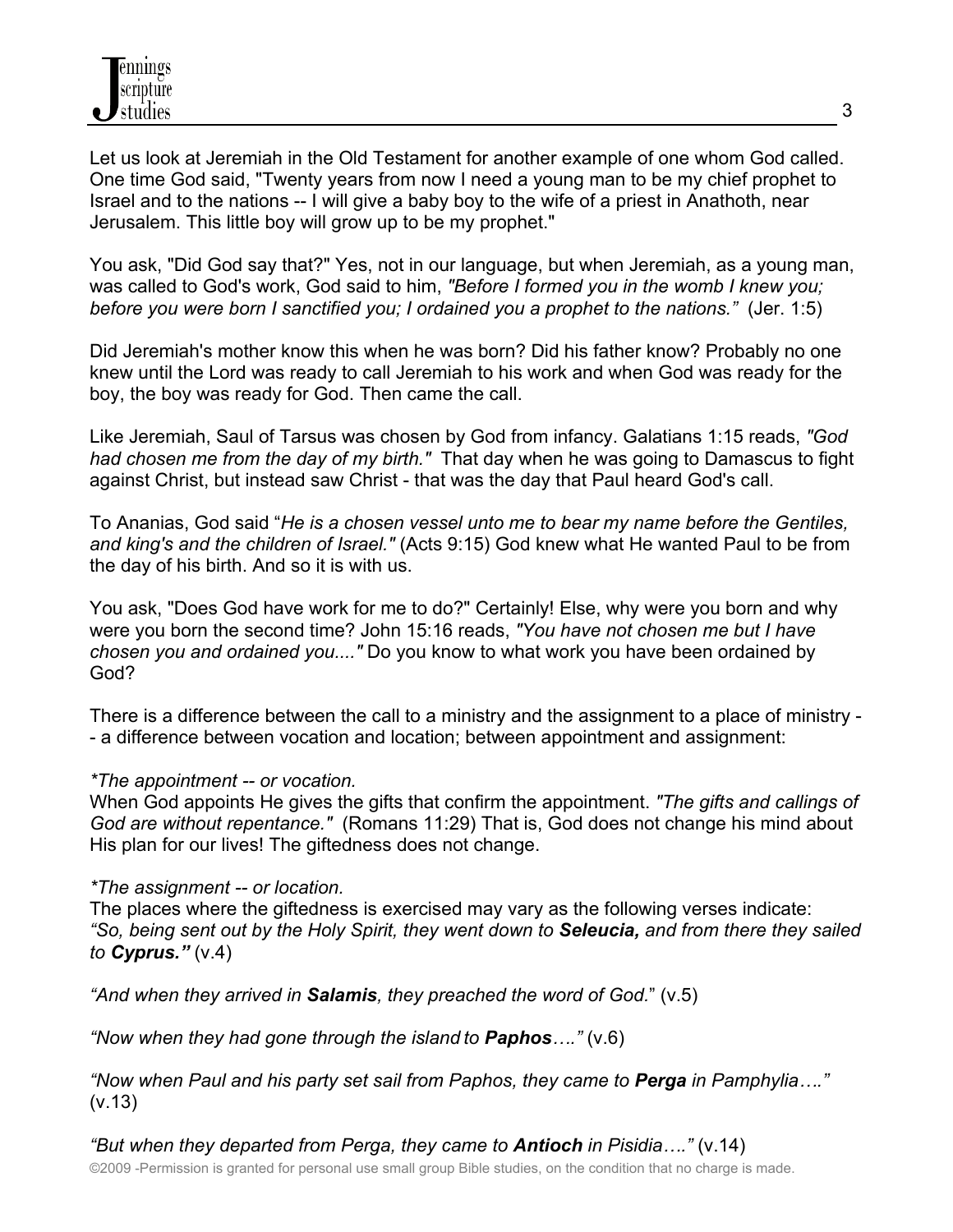The new missions outreach and the new missionaries are on the move. Here in just a few verses we read of six cities in which they ministered.

*"How can I know God's will or plan for my life?* There are three ingredients, from the human perspective, that must be in alignment:

- 1. God's Word to me the Scriptures. God reveals His will in His Word.
- 2. God's witness in me the Spirit. The Holy Spirit speaks to us through the Word.
- 3. God's work around me the situation in which God places me. The circumstances of life, the opportunities, etc. these in concert with the Scriptures and the Spirit confirm to us His will.

The church at Antioch along with Barnabas and Saul had this three-fold witness of God's will and they acted in faith, stepped out and the world-wide missionary movement was underway and continues to this day.

# **III. THE MISSIONARY COMMISSION.** v.3

*"Then, having fasted and prayed, and laid hands on them, they sent them away."*

The call by the Spirit in verse two is not so much to Barnabas and Paul, as it was a call to the church. It was a call to the church to let them go -- to set them free! Consequently, notice that the church *"sent them away"* (v.3) and "*they being sent forth by the holy ghost….."* (v.4)

There were two parties involved in the sending: the Holy Spirit and the church. They had already been called and commissioned by the Holy Spirit and now the church, recognizing their call, had a public commissioning service which was human acknowledgment of divine anointing. I have had many and great blessings in the service of the Lord, but no greater blessing than being part of many Commissioning Services for missionaries being set apart and sent out by local churches. Shades of Acts 13!

Here we see not only two men in the will of God, but a church in the will of God. We see a church cooperating with the Holy Spirit. I give you a quotation from a source that may be quite surprising to you: "Ideally, when Christians meet, as Christians, to take counsel together, their purpose is not -- or should not be -- to ascertain what is the mind of the majority but what is the mind of the Holy Spirit -- something which may be quite different." (England's former Prime Minister, Margaret Thatcher.) Amen! That is a good point! Seven times in the book of the Revelation of Jesus Christ chapters 2 and 3 we read, *"Hear what the Spirit says to the churches."*

Finally! At last! Sixteen years had elapsed since the Great Commission was given by the Lord Jesus. But now, at last, a company of Christians had sent forth their first missionaries. We shall follow this movement throughout the remainder of our study in the Book of Acts.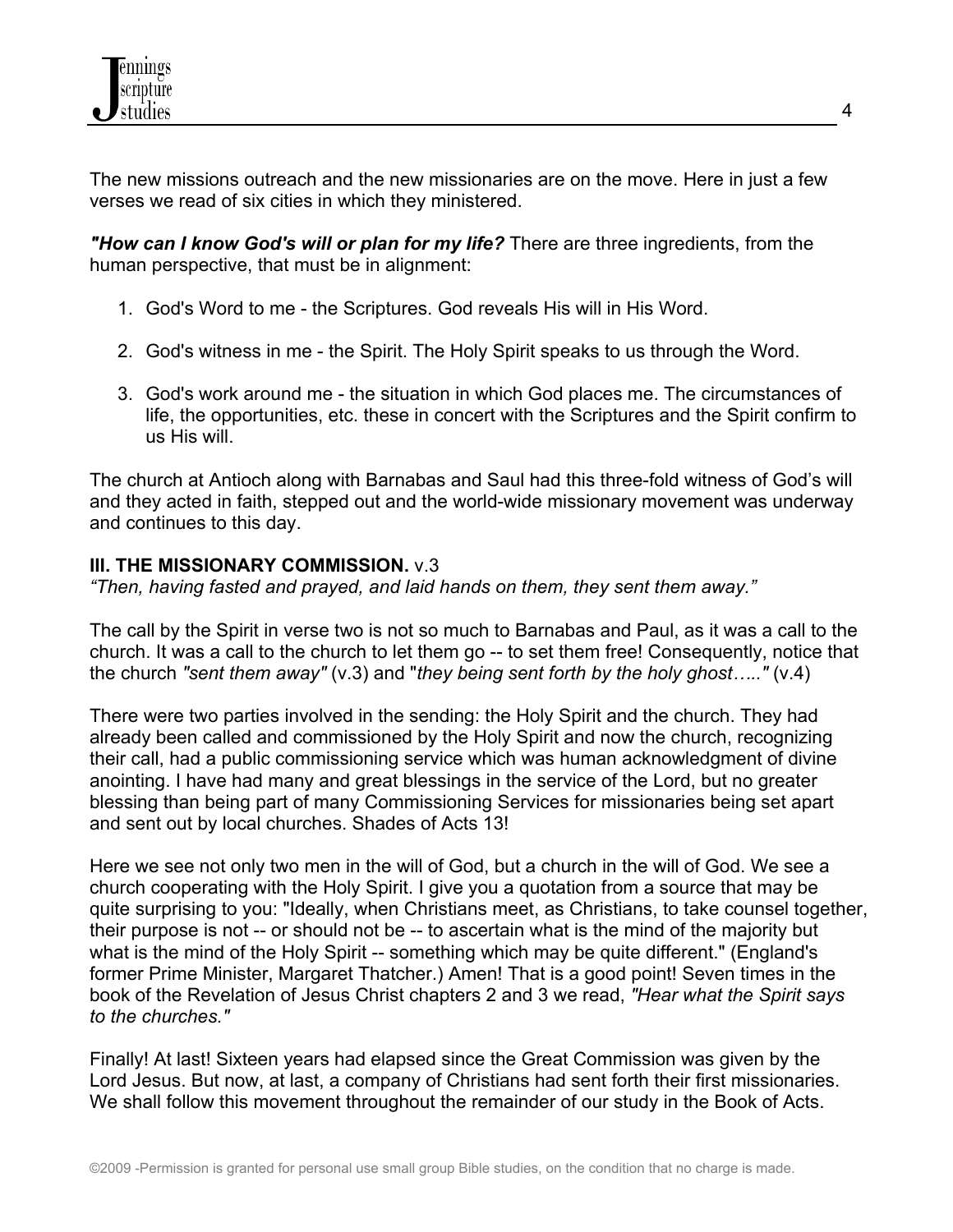

# **CONCLUSION**

I hope you will ask, "How can I help in the work of evangelizing the world?"

## *First, a word to parents.*

What can parents do to help? Below are several things that conscientious Christian parents can do:

- Parents can bring up children in a Christian home, where missionary principles are seen in the home and practiced by the family in their outreach in their community;
- They can attend a missions-minded church where missionary principles are taught and practiced;
- They can teach their children to give to the missionary budget of the church;
- They can entertain missionaries in their home, thus exposing children to them and their ministries;
- They can encourage their children to seek God's will for their lives regarding missions;
- They can correspond with missionaries, sharing letters with their children;
- They can have missionary literature in the home;
- They can pray for missionaries by name in their family devotional time and pray for their children by name, asking God to save them and reveal to them His plan for their lives;
- They can get missionary prayer cards and post them in conspicuous places in the children's rooms;
- They can encourage them to correspond with MK's missionary kids on the mission fields of the world;
- They can teach their children the names and fields of the missionaries supported by their church, etc.

# *Second, a word to young people.*

God has a Peace Corps. The Lord Jesus Christ is the Prince of peace, and the mission of those in the Peace Corps is to publish peace. Verse 49 of Acts chapter 13 reads, *"And the Word of the Lord was published throughout all the region."* 

Young people, get involved in God's publishing business! He wants you. Will you serve the Lord or do you have other interests uppermost in your mind? Remember, God had only one Son and He was a missionary! And it is interesting to note that the only one among the 12 apostles who did not become a missionary was a traitor -- Judas!

# **Illustration:**

The steamship Central America, on a voyage from New York to San Francisco, sprang a leak in mid-ocean. Another ship seeing the distress of the Central America drew near to assist her. The captain of the rescue ship called to the Central America: "What is the trouble?" The answer came back, "We are in bad repair, and we are going down; stand by until morning."

The ship attempting to assist called back saying, "Let us take your passengers on board now." But as it was near nightfall the captain of the Central America did not want to send his passengers to the other ship in the dark, thinking that some may be lost in the exchange and also he kept thinking that they could keep the ship afloat until morning. So he sent the message back to the rescue ship, "Stand by until morning."

©2009 -Permission is granted for personal use small group Bible studies, on the condition that no charge is made.